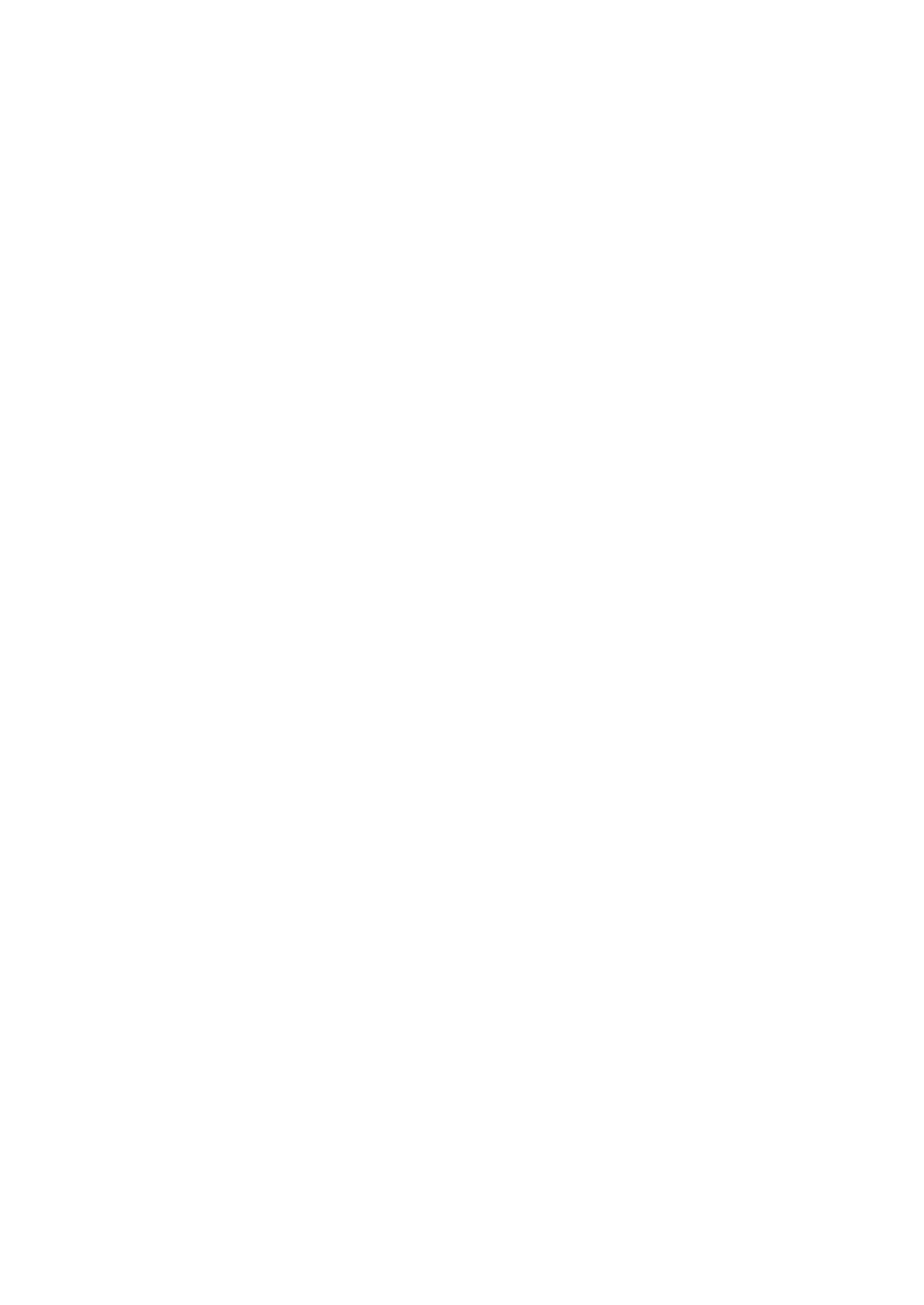

No. 35 of 2001

# **AN ACT**

to amend the *Summary Offences Act* 

*[Assented to 19 July 2001] [Second reading 6 June 2001]* 

#### **The Legislative Assembly of the Northern Territory enacts as follows:**

**1. Short title**

This Act may be cited as the *Summary Offences Amendment Act 2001.*

**2. Commencement**

(1) Section 4 comes into operation on the commencement of the *Weapons Control Act 2001.* 

(2) Section 5 comes into operation on the date fixed by the Administrator by notice in. the *Gazette.* 

**3. Principal Act**

The *Summary Offences Act* is in this Act referred to as the Principal Act.

**4. Repeal**

Section 56A of the Principal Act is repealed.